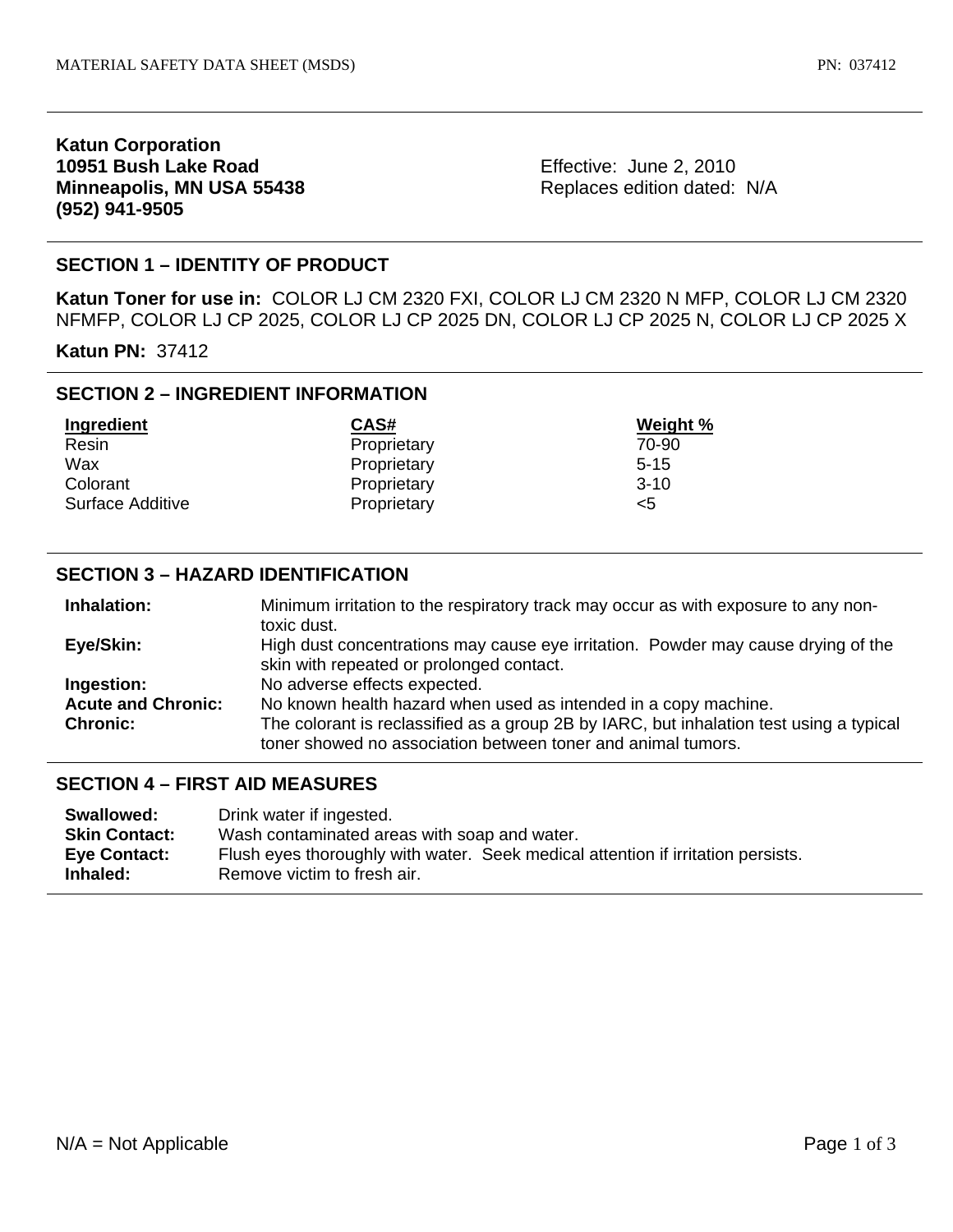#### **SECTION 5 – FIRE-FIGHTING MEASURES**

**Flash Point and Method:** N/A **Flammable Limits in Air:** N/A **Fire Extinguishing Media:** Water fog, foam, dry chemical, CO2 **Unusual Fire and Explosion Hazards:** None

# **SECTION 6 – ACCIDENTAL RELEASE MEASURES**

**Steps taken in case material is released or spilled:** Vacuum or sweep up as with any non-toxic powder.

### **SECTION 7 – HANDLING AND STORAGE**

| <b>Storage Temperature:</b> | Standard room temperature (68°F). Avoid excessive heat.           |
|-----------------------------|-------------------------------------------------------------------|
| <b>Special Sensitivity:</b> | Do not store next to strong oxidizers.                            |
| <b>Precautions:</b>         | Eye protection and respirators may be required for bulk handling. |

## **SECTION 8 – EXPOSURE CONTROLS**

| <b>Respiratory Protection:</b>                 | Not necessary.                                  |
|------------------------------------------------|-------------------------------------------------|
| <b>Ventilation:</b>                            | Mechanical ventilation is acceptable.           |
| <b>Protective Gloves:</b>                      | None required when product is used as intended. |
| <b>Eye Protection:</b>                         | None required when product is used as intended. |
| <b>Other Protective Clothing or Equipment:</b> | None required when product is used as intended. |
| <b>Work/hygienic Practices:</b>                | Avoid breathing dust if sample is spilled.      |

### **SECTION 9 –PHYSICAL AND CHEMICAL PROPERTIES**

| <b>Boiling Point:</b>                               | N/A         |
|-----------------------------------------------------|-------------|
| Specific Gravity ( $H_2O=1$ ):                      | $1.3 - 1.8$ |
| <b>Relative Vapor Density (Air=1):</b>              | N/A         |
| <b>Relative Evaporation Rate (Butyl Acetate=1):</b> | N/A         |
| <b>Physical State:</b>                              | Solid       |
| Odor:                                               | Faint       |
| <b>Solubility in Water:</b>                         | Insoluble   |

# **SECTION 10 – STABILITY AND REACTIVITY**

| <b>Stability:</b>                                                                 | Stable                                                                                 |
|-----------------------------------------------------------------------------------|----------------------------------------------------------------------------------------|
| <b>Condition to Avoid:</b>                                                        | Avoid open flame                                                                       |
| Incompatibility (Materials to avoid):                                             | None with common materials with which the product may<br>reasonably come into contact. |
| <b>Hazardous Decomposition or Byproducts:</b><br><b>Hazardous Polymerization:</b> | Toxic Decomposition products formed on combustion.<br><b>None</b>                      |